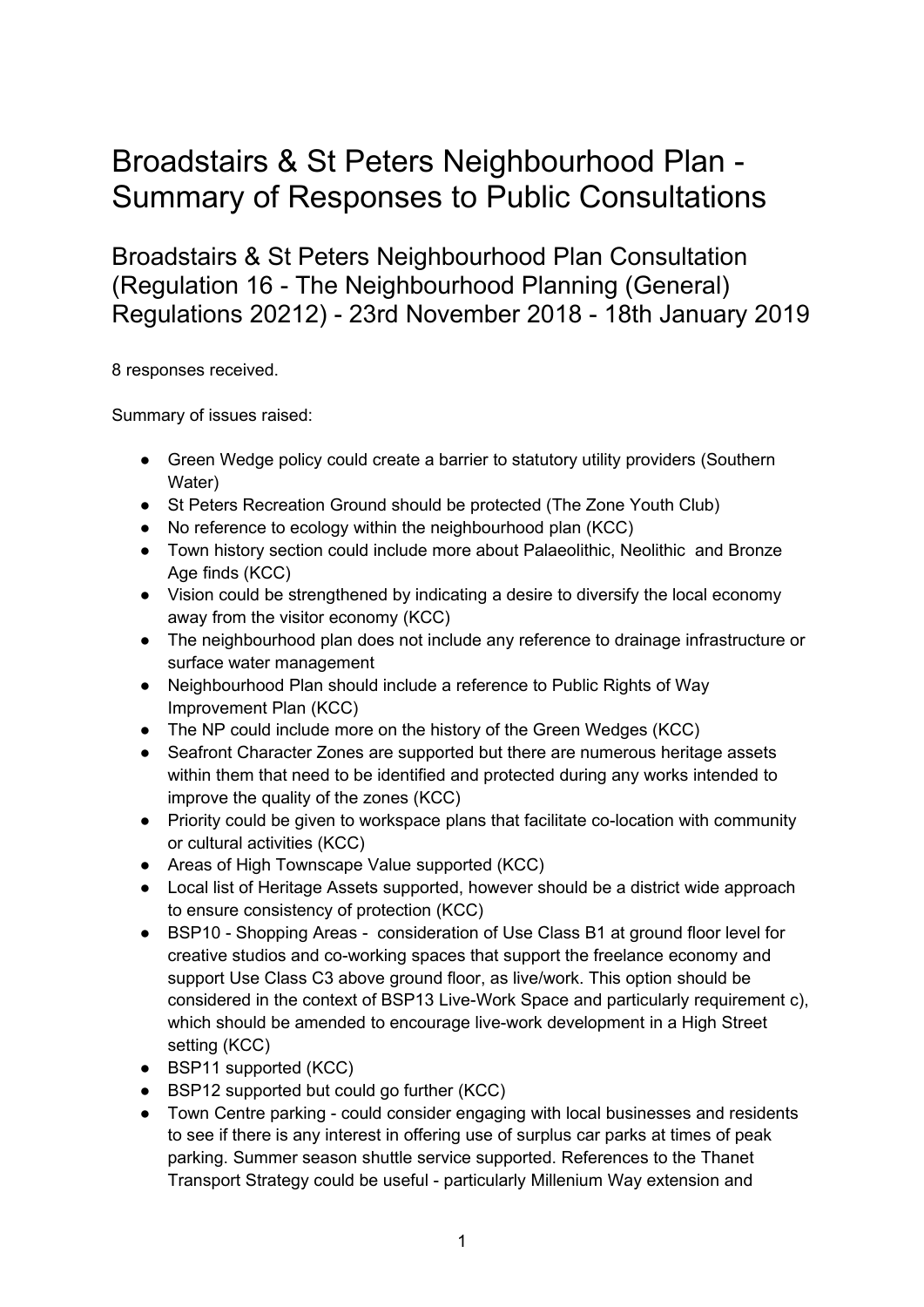upgrade of Tescos internal road. Review of signage/wayfinding for cycling and walking routes would be useful (KCC)

- BSP2 map difficult to interpret due to its scale (Historic England)
- BSP8 support policy intention but suggested alternative wording to bring more in line with NPPF (Historic England)
- BSP9 lacks clarity so alternative wording suggested (Historic England)
- BSP14 additional bullet point suggested
- Neighbourhood Plan fully supported (Broadstairs Society)
- Suggestions to reduce car parking charges would encourage, not reduce, dependency on car use and least to increased traffic levels and congestion. Lack of effective enforcement of existing parking need to be addressed (Stagecoach)
- BSP1 Wording should be changed from planning applications being 'permitted' to 'supported' (Gladman)
- BSP2 vies may not have any landscape significance and are based solely on community support. More robust evidence needed (Gladman)
- BSP9 more flexibility needed as there will not be a 'one size fits all' solution

## Broadstairs and St Peters Neighbourhood Plan - Proposed Modification - 20 September 2019 to 01 November 2019

The Council carried out a further consultation as it considered that the allocation of two Local Green Spaces in the Neighbourhood Plan failed to meet the Basic Conditions, as those particular sites had been submitted and rejected for inclusion as Local Green Spaces in the Thanet Local Plan.

94 responses received - 84 objected to the proposed modifications, 2 were in support, 8 general comments neither objecting or supporting.

Main issues relating to the deletion of the Reading Street Local Green Space:

- The LGS designations were accepted by the Independent Examiner, TDC should have commented earlier and should accept the Examiners report and recommendations
- The green space is an important characteristic of the village
- The memorial benches are widely used by residents and visitors
- The post box is often used and only one available since the post office closed
- People make regular use of the dog poo bin
- The area is used for community uses, eg the siting of the Christmas tree and carol singing
- The supporting comment was submitted on behalf of the applicant of the current planning application for the erection of 24 houses at the Reading Street site. It states that the land does not meet the LGS criteria in the NPPF, and that the proposed development incorporates significant areas of open space both adjacent to Reading Street and within the development itself, and that conditions would be agreed (if planning permission is granted) to enable the benches, flower beds, post box and other existing paraphernalia to be relocated to a new highway verge created by the development